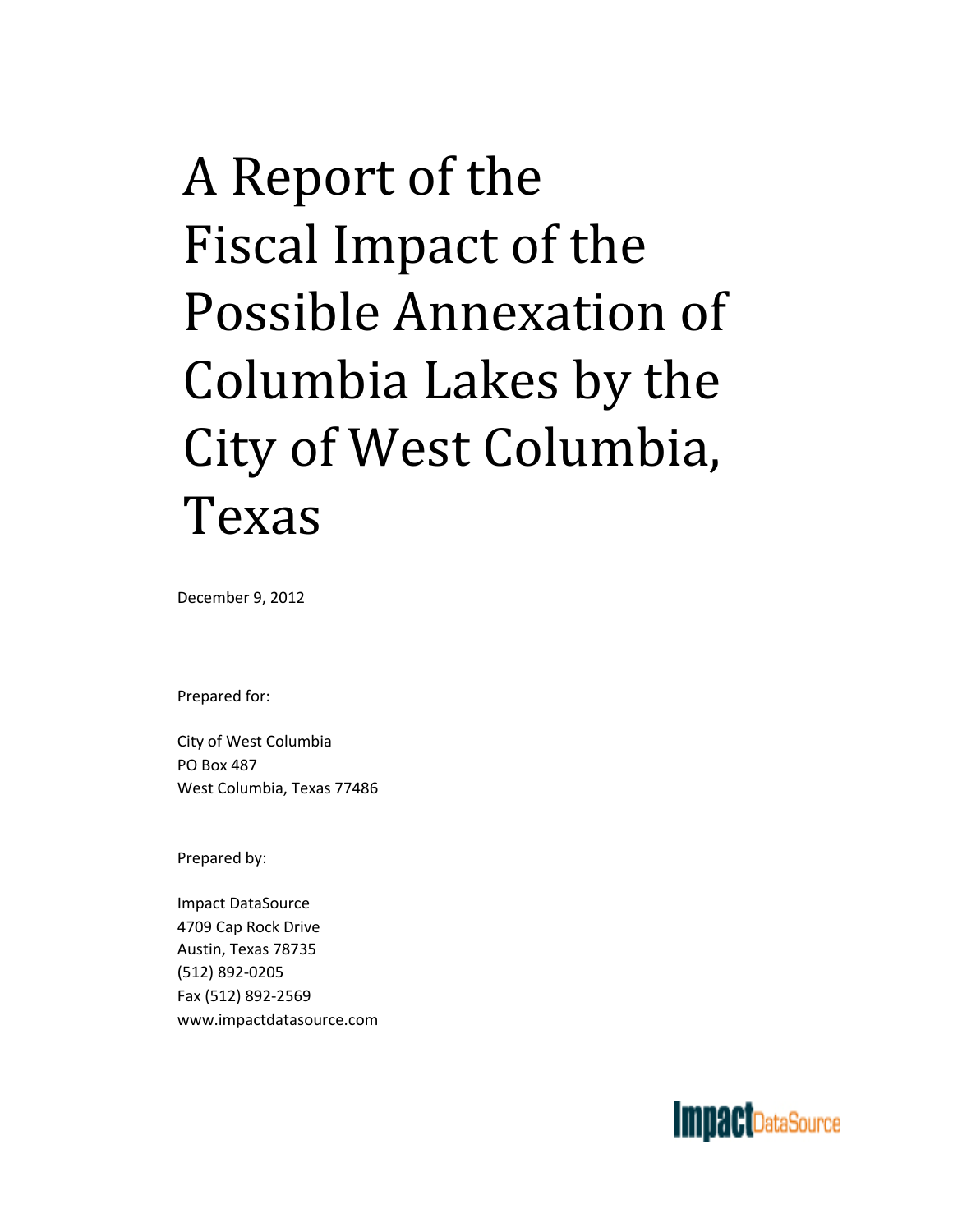# Table of Contents

| Full Report:                                                                                |  |
|---------------------------------------------------------------------------------------------|--|
|                                                                                             |  |
|                                                                                             |  |
| Possible Types of Additional Revenues and Costs for the City  5                             |  |
|                                                                                             |  |
|                                                                                             |  |
|                                                                                             |  |
|                                                                                             |  |
|                                                                                             |  |
|                                                                                             |  |
| Total Estimated Annual City Revenues from the Development  11                               |  |
| Costs of General Funds Services to be Provided to the Development  11                       |  |
| Costs of Utility Services to be Provided to the Development  12                             |  |
| Debt Service Costs on Bonds that Funded Utility Infrastructure  12                          |  |
| Total Estimated Annual City Costs from the Development  13                                  |  |
| Summary of the City's Estimated Annual Revenues and Costs of  13<br>Annexing Columbia Lakes |  |
|                                                                                             |  |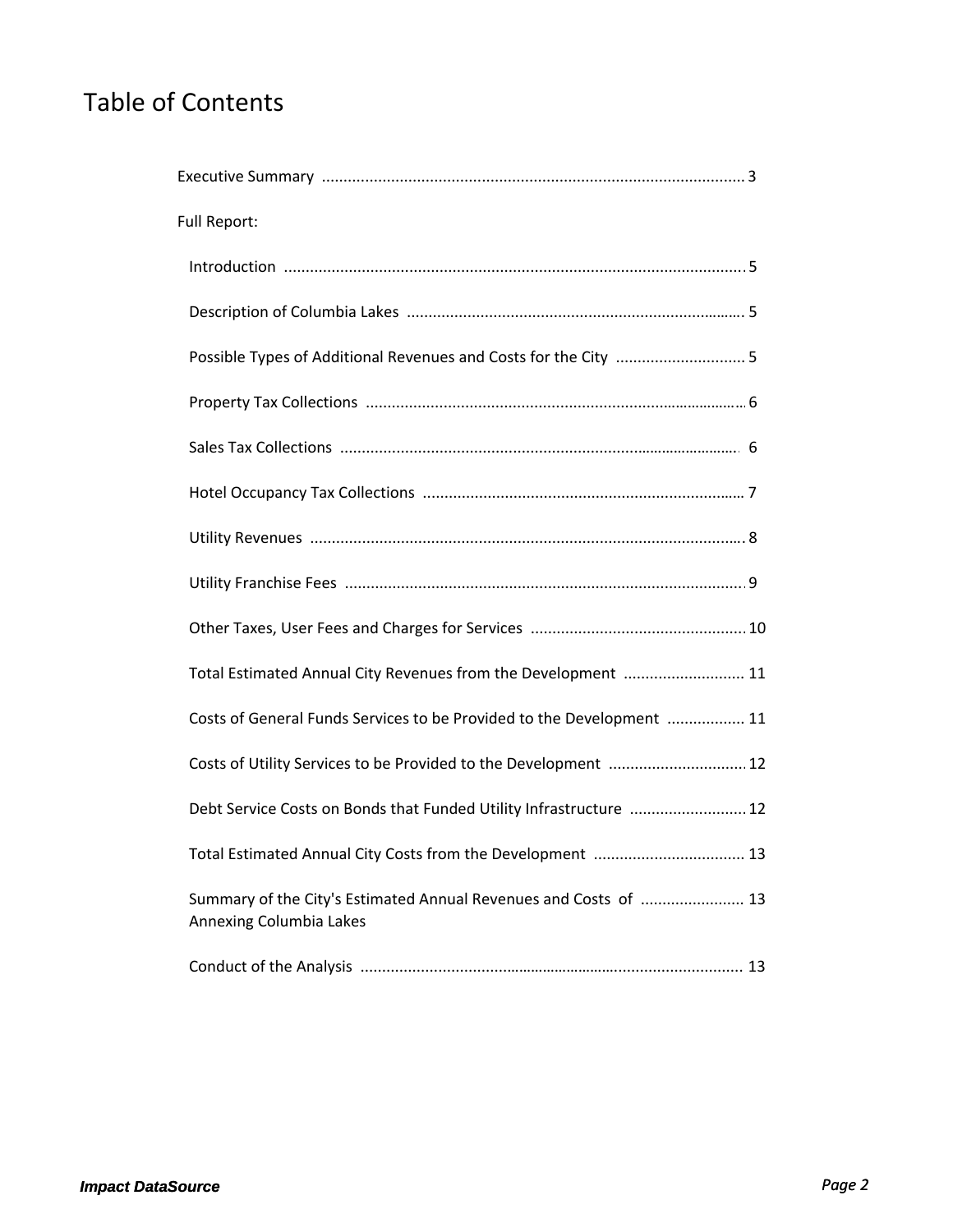## **Executive Summary**

This report presents the results of an economic analysis performed by Impact DataSource, Austin, Texas. The analysis was to determine the fiscal impact on the City of West Columbia of the possible annexation of Columbia Lakes.

#### **About Columbia Lakes**

Columbia Lakes is a residential community adjoining the city of West Columbia, Texas. The 40‐year old development includes a conference center and golf course.

There are about 1,289 residential properties in the development on the Brazoria Central Appraisal District's tax rolls. Property in the development had an appraised value in 2011 of \$107,333,115.

There are an estimated 588 households in the development and 674 utility customers.

In addition, there is \$9,810,000 in bonds owed by Varner Creek Utility District that serves the development and installed utility infrastructure. These bonds will fully mature on December 31, 2029.

#### **Total Estimated Annual City Revenues from the Development**

If the City fully annexes the development, it can expect the following estimated annual revenues from the development: p

| <b>Estimated Total Annual City Revenues from the Development</b> |             |
|------------------------------------------------------------------|-------------|
|                                                                  |             |
| Property taxes                                                   | \$892,904   |
| Sales taxes                                                      | \$22,500    |
| Hotel occupancy taxes                                            | \$25,891    |
| Utility revenues                                                 | \$772,266   |
| Utility franchise fees                                           | \$70,324    |
| Other taxes, user fees and charges for services                  | \$76,661    |
|                                                                  |             |
| Total annual revenues                                            | \$1,860,545 |
|                                                                  |             |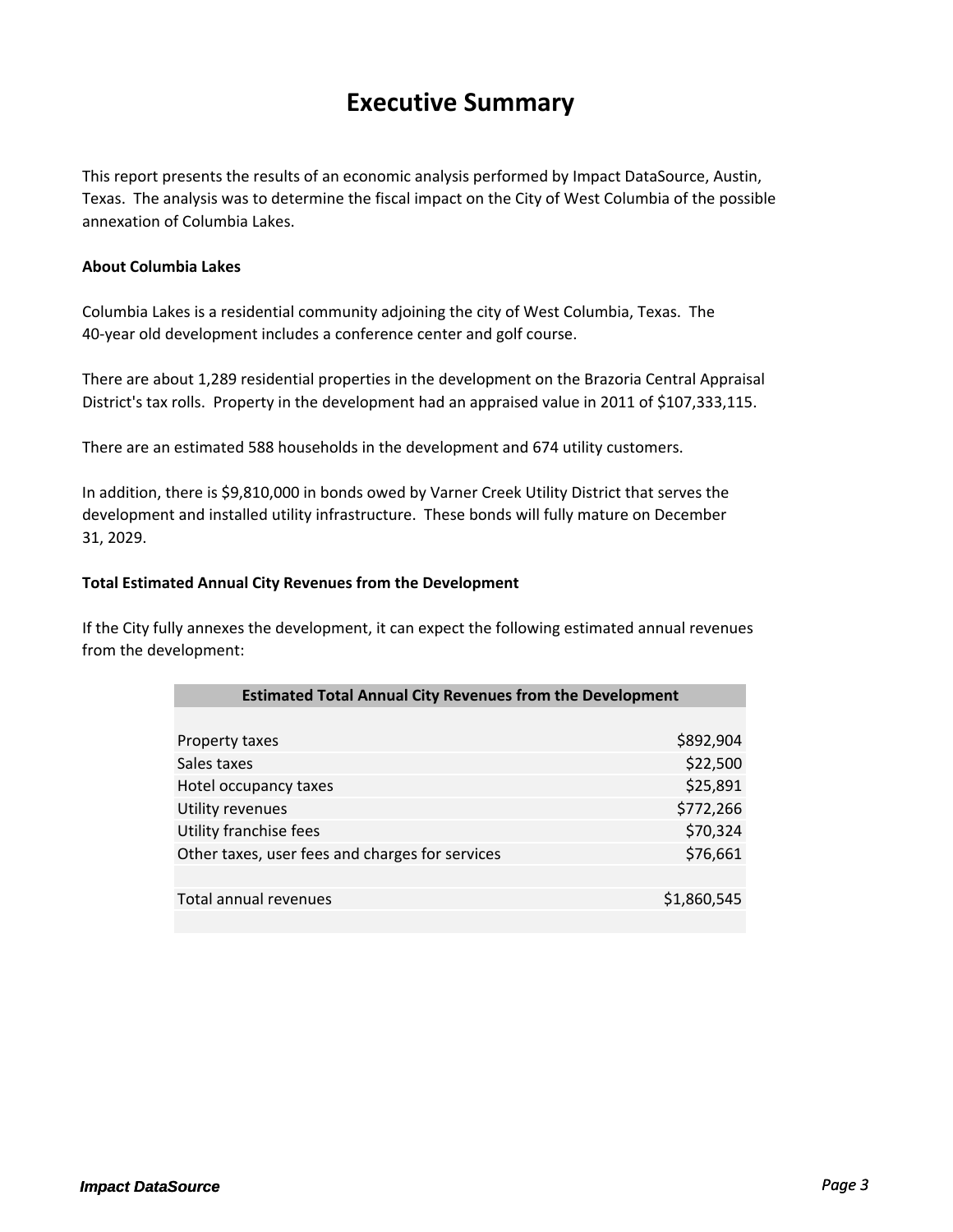#### **Total Estimated Annual City Costs from the Development**

The City can expect the following estimated annual costs from the development:

| <b>Estimated Total Annual City Costs from the Development</b> |  |
|---------------------------------------------------------------|--|
|                                                               |  |
| \$474,191                                                     |  |
| \$741,375                                                     |  |
| \$895,381                                                     |  |
|                                                               |  |
| \$2,110,947                                                   |  |
|                                                               |  |

#### **Summary of the City's Estimated Annual Revenues and Costs of Annexing Columbia Lakes**

If the City annexes Columbia Lakes and provides all public services and assumes debt of Varner Creak Utility District, the City's annual costs will exceed revenues from the development, as shown below.

| <b>City's Excess Annual Costs After Annexing the</b><br>the Development |             |  |
|-------------------------------------------------------------------------|-------------|--|
| City revenues                                                           | \$1,860,545 |  |
| City costs                                                              | \$2,110,947 |  |
| Excess city costs                                                       | (\$250,402) |  |
|                                                                         |             |  |

Details of this analysis are on the following pages.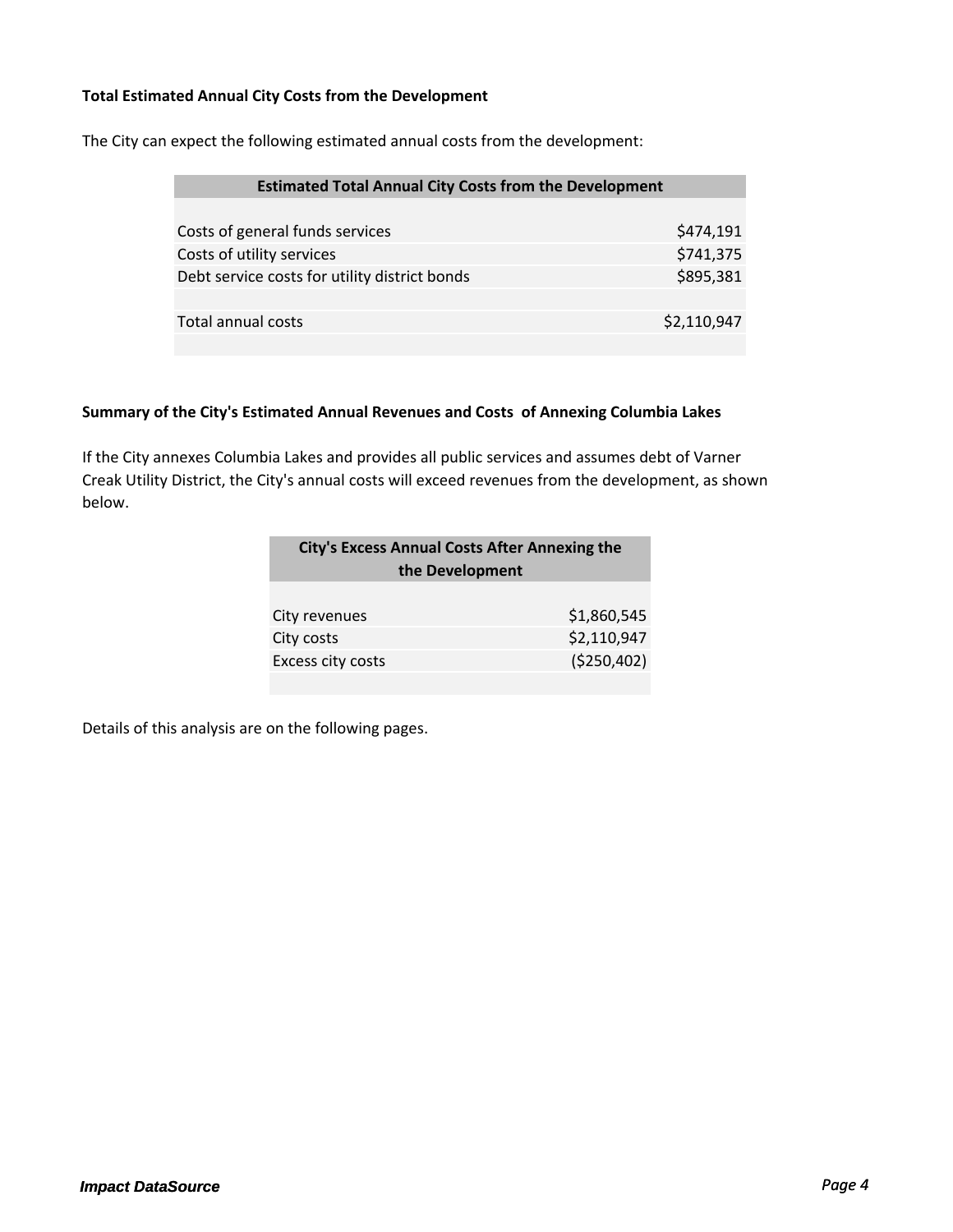# **The Full Report**

## **Introduction**

This report presents the results of an economic analysis performed by Impact DataSource, Austin, Texas. The analysis was to determine the fiscal impact on the City of West Columbia of the possible annexation of Columbia Lakes.

# **Description of Columbia Lakes**

Columbia Lakes is a residential community adjoining the city of West Columbia, Texas. The 40‐year old development includes a conference center and golf course.

There are about 1,289 residential properties in the development on the Brazoria Central Appraisal District's tax rolls. Property in the development had an appraised value in 2011 of \$107,333,115.

There are an estimated 588 households in the development and 674 utility customers.

In addition, there is \$9,810,000 in bonds owed by Varner Creek Utility District that serves the development and installed utility infrastructure. These bonds will fully mature on December 31, 2029.

# **Possible Types of Additional Revenues and Costs for the City**

If annexed by the City of West Columbia, the City will receive revenues from the following taxes and other revenues from the development:

- Property taxes,
- Sales taxes collected from the resort,
- Hotel occupancy taxes collected from the resort,
- Revenues from water, wastewater and solid waste services provided to residences and other users in the development,
- Utility franchise fees, and
- Other taxes, user fees and charges for services, similar to those collected from current city residences and businesses.

However, the City will incur the following costs:

- General fund costs similar to those incurred for current city residences and businesses,
- Costs of maintaining water and wastewater infrastructure and providing utility services to the development, and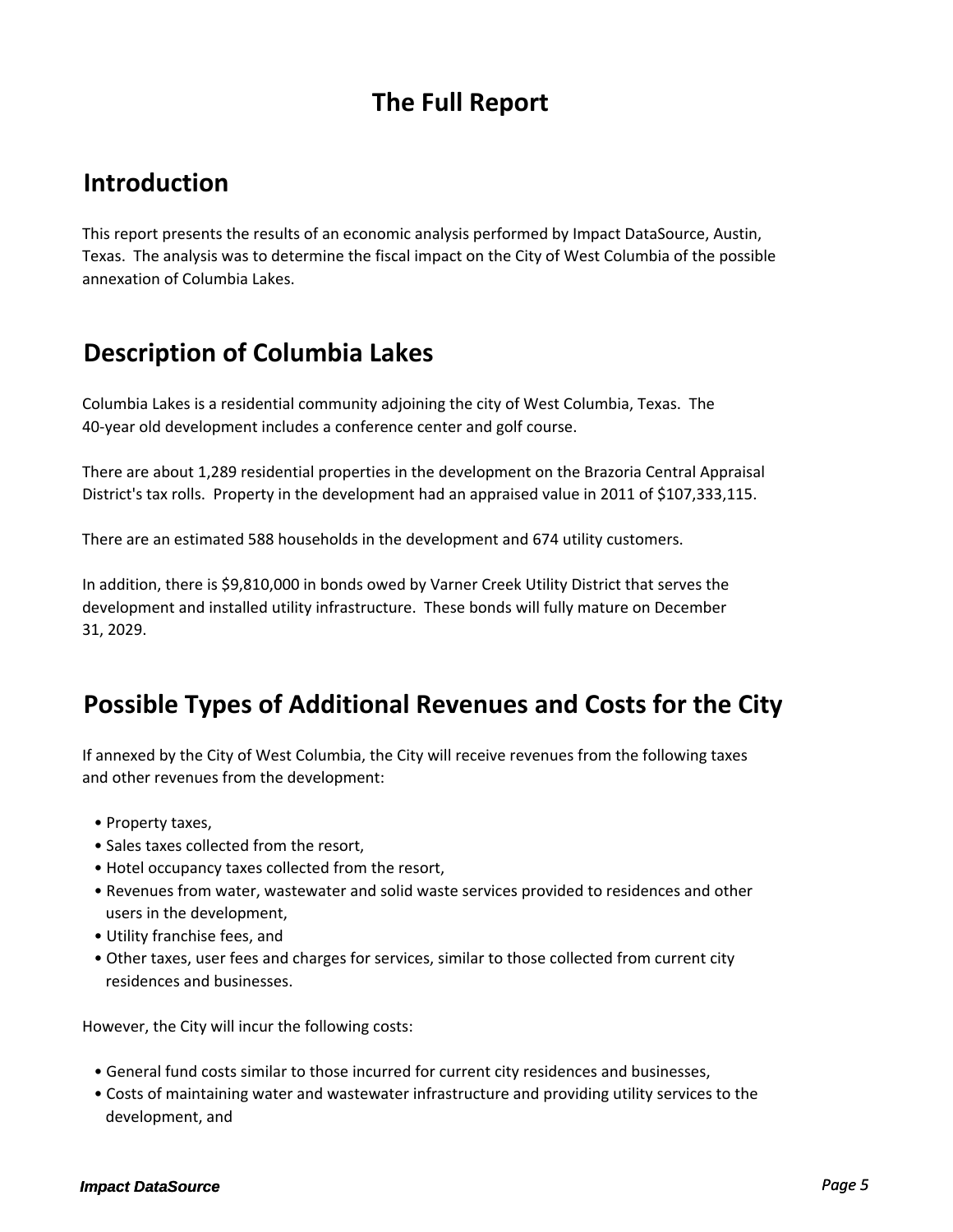• Paying debt service on Varner Creek Utility District bonds that funded utility infrastructure for the development.

Each of these revenues and costs are discussed below. In addition, the estimated net benefits for the City or net loss that it will incur by a possible annexation of the development is calculated.

# **Property Tax Collections**

The estimated appraised value of property in the development on tax rolls shown below. From this property, if annexed, the City will collect the following property taxes:

| Annual City Property Taxes to be Collected from the Development |               |
|-----------------------------------------------------------------|---------------|
|                                                                 |               |
| Estimated value of property on tax rolls                        | \$107,333,115 |
| City's property tax rate per \$100 of valuation                 | \$0.8319      |
| Annual property taxes that will be collected                    | \$892,904     |
|                                                                 |               |

## **Sales Tax Collections**

The City will collect sales taxes on taxable sales at the resort. If estimated annual taxable sales are \$1.5 million, the City will collect the following sales taxes from the development:

| Annual City Sales Taxes to be Collected from the Development |             |
|--------------------------------------------------------------|-------------|
|                                                              |             |
| Estimated annual taxable sales                               | \$1,500,000 |
| City's sale tax rate                                         | 1.5%        |
| Annual sales taxes that will be collected                    | \$22,500    |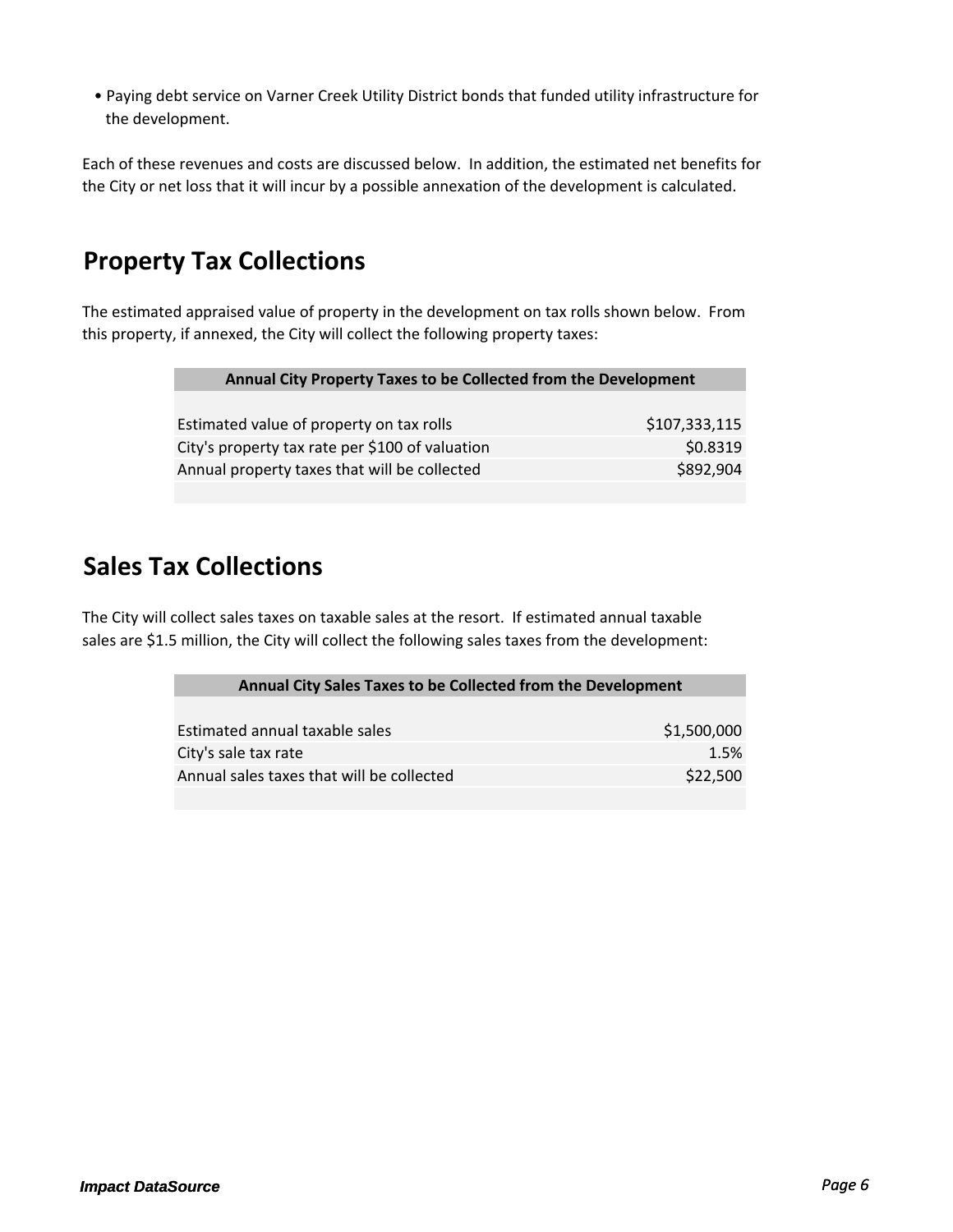# **Hotel Occupancy Tax Collections**

The City will collect hotel occupancy taxes on lodging sales at the resort. According to the Texas Comptroller of Public Accounts, Columbia Lakes Resort and Conference Center had the following taxable hotel receipts over the latest twelve month period:

| <b>Annual Lodging Sales in the Development</b> |           |
|------------------------------------------------|-----------|
|                                                |           |
| Fourth quarter 2011                            | \$104,637 |
| First quarter 2012                             | \$88,156  |
| Second quarter 2012                            | \$103,342 |
| Third quarter 2013                             | \$73,732  |
|                                                |           |
| Total                                          | \$369,867 |
|                                                |           |

Therefore, the City will collect the following hotel occupancy taxes from the development:

| Annual Hotel Occupancy Taxes to be Collected from the Development |           |
|-------------------------------------------------------------------|-----------|
|                                                                   |           |
| Estimated annual lodging sales                                    | \$369,867 |
| City's hotel occupancy tax rate                                   | 7.0%      |
| Annual hotel occupancy taxes that will be collected               | \$25,891  |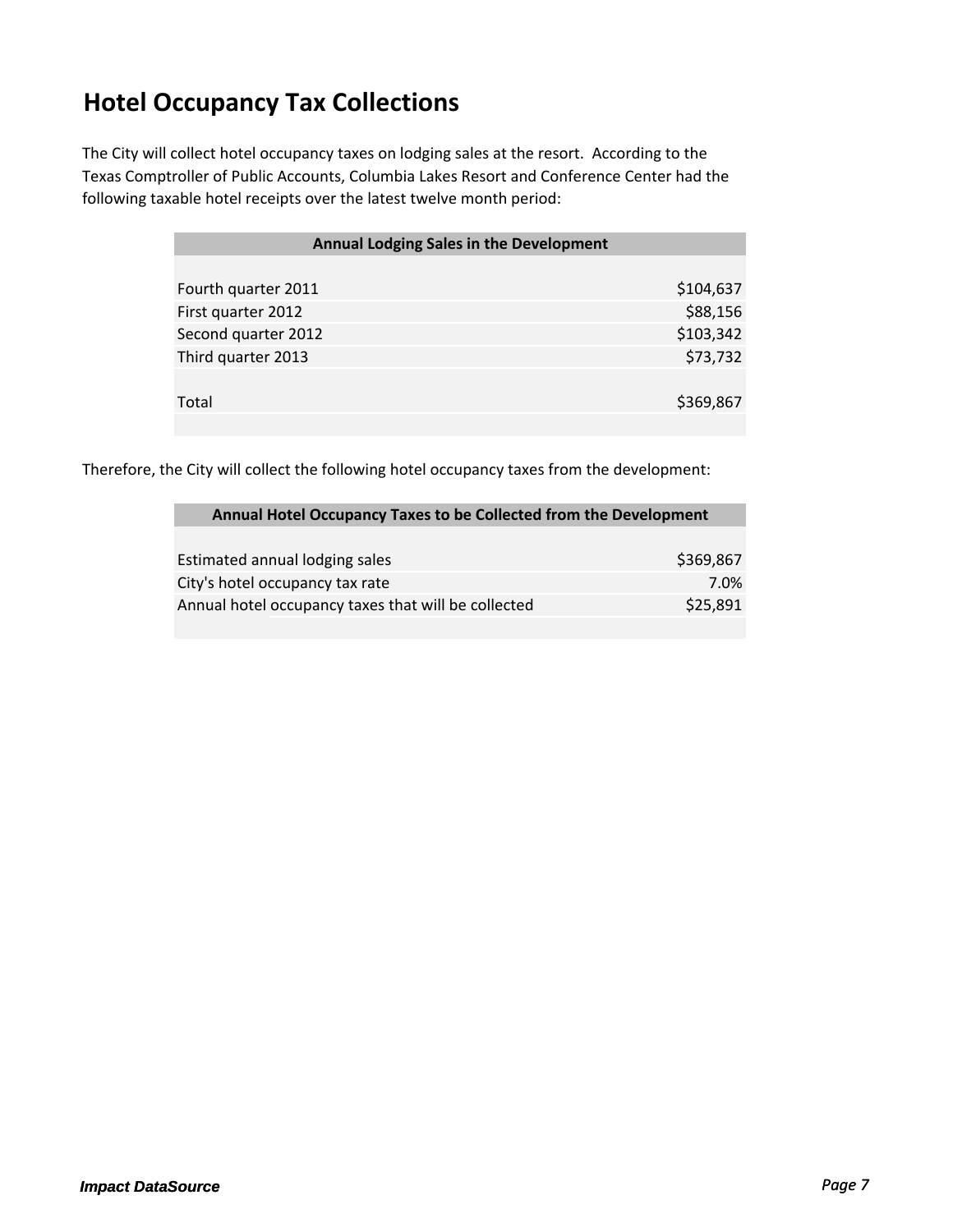# **Utility Revenues**

If the City collects utility revenues from the development based on current City billing rates, the City will receive the following utility revenues from the development:

| <b>Annual Utility Revenues from the Development</b>          |            |  |  |  |
|--------------------------------------------------------------|------------|--|--|--|
|                                                              |            |  |  |  |
| Residential:                                                 |            |  |  |  |
|                                                              |            |  |  |  |
| Average monthly residential water bill                       | \$38.28    |  |  |  |
| Average monthly residential wastewater bill                  | \$34.18    |  |  |  |
| Average monthly residential solid waste bill                 | \$16.75    |  |  |  |
|                                                              |            |  |  |  |
| Total monthly average residential utility bills              | \$89.21    |  |  |  |
| Total annual average residential utility bills               | \$1,070.52 |  |  |  |
|                                                              |            |  |  |  |
| Estimated number of residential customers in the development | 588        |  |  |  |
|                                                              |            |  |  |  |
| Estimated annual residential utility billings                | \$629,466  |  |  |  |
|                                                              |            |  |  |  |
| Commercial:                                                  |            |  |  |  |
|                                                              |            |  |  |  |
| Average monthly commercial water bill                        | \$10,000   |  |  |  |
| Average monthly commercial wastewater bill                   | \$400      |  |  |  |
| Average monthly commercial solid waste bill                  | \$1,500    |  |  |  |
|                                                              |            |  |  |  |
| Total monthly average commercial utility bills               | \$11,900   |  |  |  |
| Total annual average commercial utility bills                | \$142,800  |  |  |  |
|                                                              |            |  |  |  |
| Total annual utility revenues                                | \$772,266  |  |  |  |
|                                                              |            |  |  |  |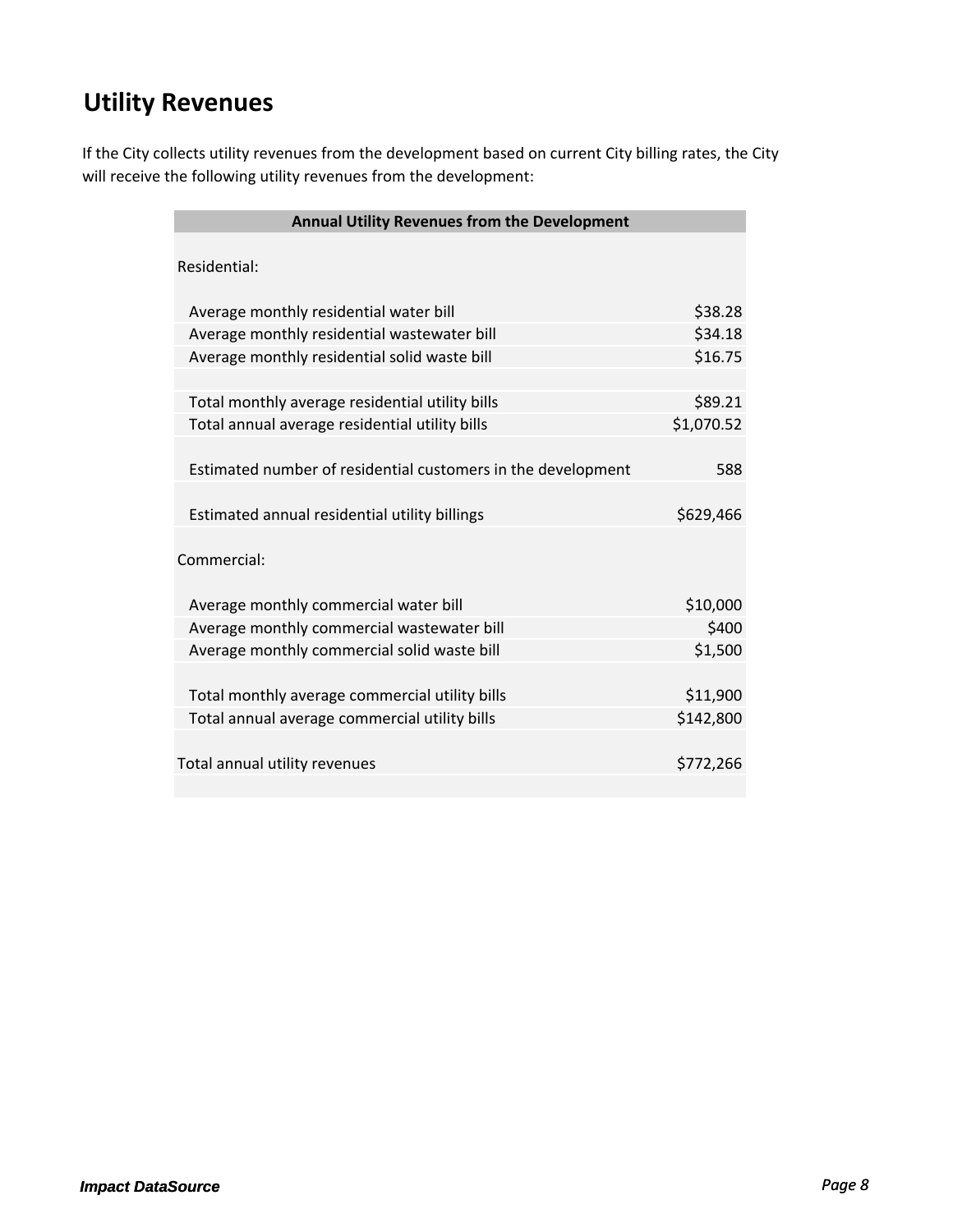# **Utility Franchise Fees**

The city may collect the following annual utility franchise fees from the development:

| Annual Utility Franchise Fees to be Collected from the Development                           |                    |  |
|----------------------------------------------------------------------------------------------|--------------------|--|
| Residential:                                                                                 |                    |  |
|                                                                                              | \$85.00            |  |
| Average monthly residential electricity bill<br>Average monthly residential natural gas bill | \$45.00            |  |
| Average monthly residential cable bill                                                       | \$40.00            |  |
| Average number of telephone lines per household                                              | $\mathbf{1}$       |  |
|                                                                                              |                    |  |
| Commercial:                                                                                  |                    |  |
| Average monthly electricity bill                                                             | \$20,000           |  |
| Average monthly natural gas bill                                                             | \$3,500            |  |
| Average monthly cable bill                                                                   | \$2,000            |  |
| Estimated number of telephone lines                                                          | 50                 |  |
|                                                                                              |                    |  |
| Estimated City utility franchise fee rates:                                                  |                    |  |
| Electricity                                                                                  | 4%                 |  |
| Natural gas                                                                                  | 5%                 |  |
| Cable                                                                                        | 5%                 |  |
| Telephone monthly line access charge:<br>Residential                                         | \$0.45             |  |
| Commercial                                                                                   | \$0.45             |  |
|                                                                                              |                    |  |
| Total annual utility franchise fees:                                                         |                    |  |
| Residential:                                                                                 |                    |  |
| Number of households                                                                         | 588                |  |
| Electricity                                                                                  | \$23,990.40        |  |
| Natural gas                                                                                  | \$15,876.00        |  |
| Cable                                                                                        | \$14,112.00        |  |
| Telephone                                                                                    | \$3,175.20         |  |
| Subtotal residential                                                                         | \$57,153.60        |  |
|                                                                                              |                    |  |
| Commercial:                                                                                  |                    |  |
| Electricity                                                                                  | \$9,600            |  |
| Natural gas<br>Cable                                                                         | \$2,100<br>\$1,200 |  |
| Telephone                                                                                    | \$270              |  |
| Subtotal commercial                                                                          | \$13,170           |  |
|                                                                                              |                    |  |
| Total annual residential and commercial franchise fees                                       | \$70,323.60        |  |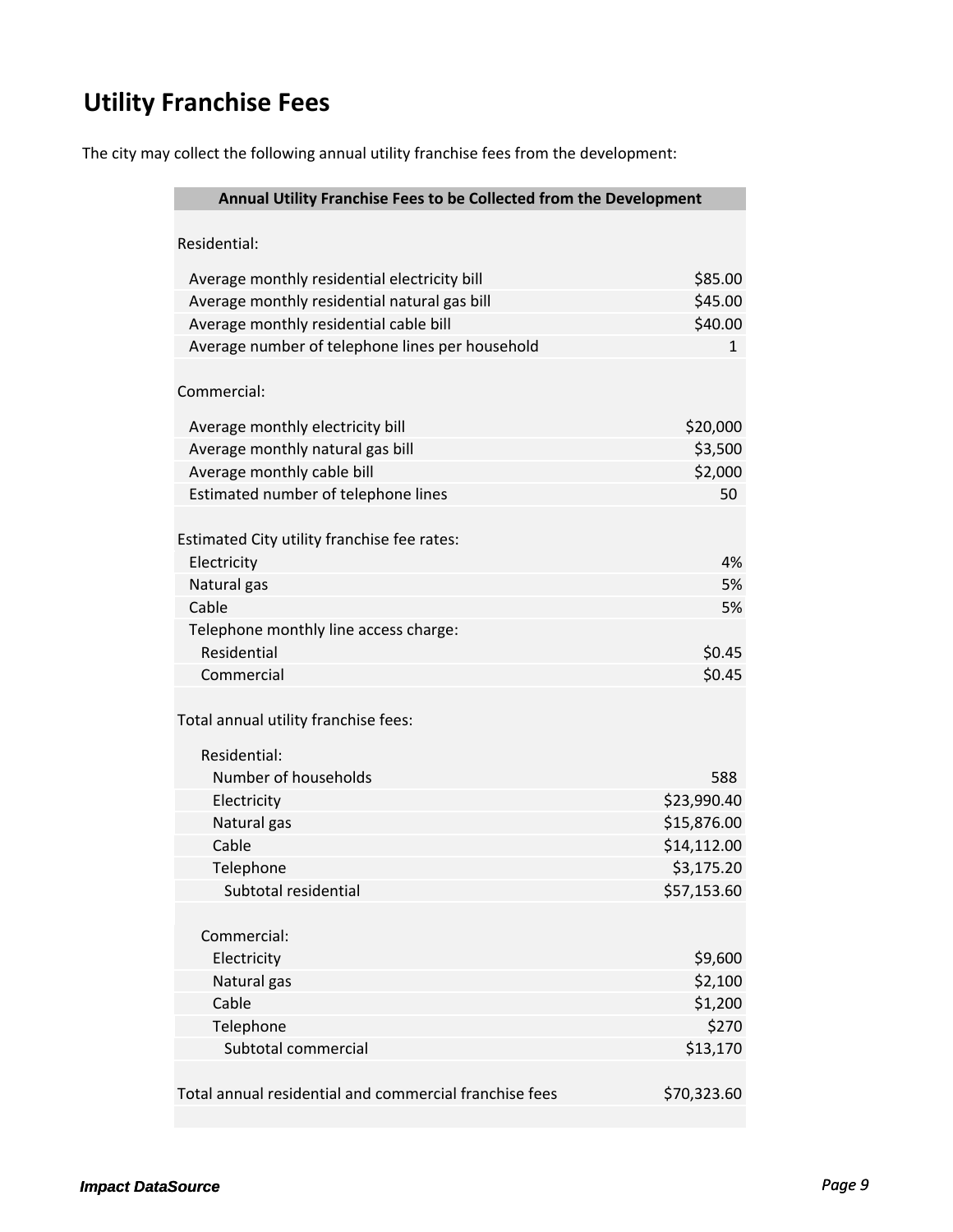# **Other Taxes, User Fees and Charges for Services**

In addition to property, sales, hotel occupancy taxes, utility revenues and utility franchise fees, the City will collect other taxes, user fees and charges for services, similar to those collected from current city residents.

| Annual Other Taxes, User Fees and Charges for Services to be Collected |             |
|------------------------------------------------------------------------|-------------|
|                                                                        |             |
| Total annual city general fund revenues, newly                         | \$2,304,135 |
| adopted budget for 2012/13                                             |             |
| Less sales, property, and hotel taxes, utility                         | \$2,080,634 |
| franchise fees and utilities                                           |             |
| Miscellaneous city revenues                                            | \$223,501   |
|                                                                        |             |
| Percent of these revenues from residences                              | 70%         |
| Number of households in the city                                       | 1200        |
| Annual miscellaneous revenues collected from                           | \$130.38    |
| each household and likely to be collected from                         |             |
| each household in Columbia Lakes                                       |             |
|                                                                        |             |

If this is that case, the following other taxes, user fees and charges for services will be collected each year from the development:

| <b>Annual Other Taxes, User Fees and Charges for Services</b><br>to be Collected from the Development |          |
|-------------------------------------------------------------------------------------------------------|----------|
|                                                                                                       |          |
| Estimated other taxes, user fees and charges for services to                                          | \$130    |
| be collected from each household                                                                      |          |
| Number of households in the development                                                               | 588      |
| Annual other taxes, etc. to be collected                                                              | \$76,661 |
|                                                                                                       |          |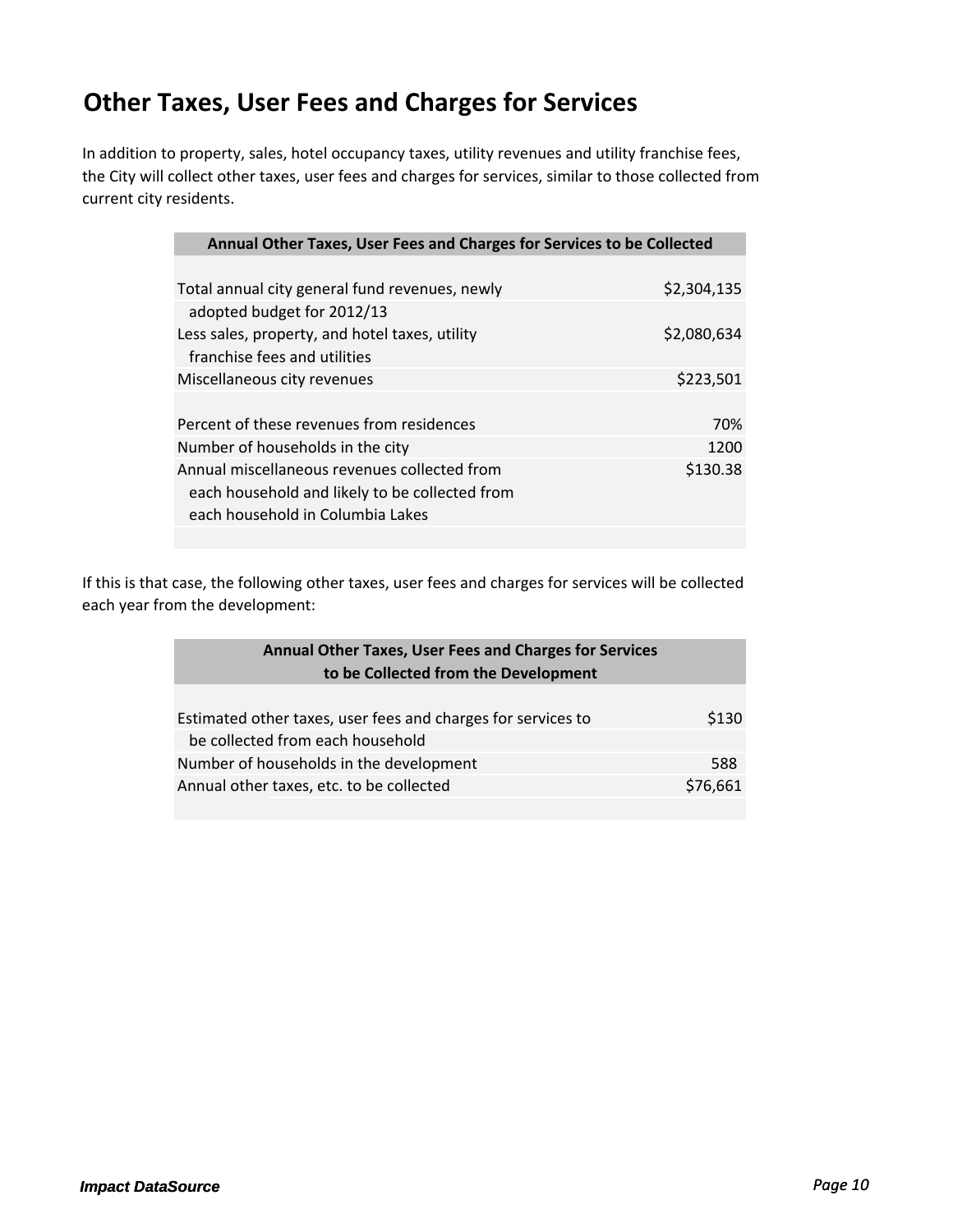# **Total Estimated Annual City Revenues from the Development**

The City can expect the following estimated annual revenues from the development:

| <b>Estimated Total Annual City Revenues from the Development</b> |             |
|------------------------------------------------------------------|-------------|
|                                                                  |             |
| Property taxes                                                   | \$892,904   |
| Sales taxes                                                      | \$22,500    |
| Hotel occupancy taxes                                            | \$25,891    |
| Utility revenues                                                 | \$772,266   |
| Utility franchise fees                                           | \$70,324    |
| Other taxes, user fees and charges for services                  | \$76,661    |
|                                                                  |             |
| Total annual revenues                                            | \$1,860,545 |

# **Costs of General Funds Services to be Provided to the Development**

Once annexed, the City may provide general fund public services to the development, similar to the services that it provides to existing residents. The City's estimated annual costs of providing services to existing residents is shown below:

| The City's Annual Cost of Providing Services to Existing City Residents                                                              |             |
|--------------------------------------------------------------------------------------------------------------------------------------|-------------|
|                                                                                                                                      |             |
| Total annual general fund expenditures, newly                                                                                        | \$2,304,135 |
| adopted budget for 2012/13                                                                                                           |             |
| Percent of expenditures that are variable                                                                                            | 60%         |
| Variable expenditures                                                                                                                | \$1,382,481 |
| Percent of these expenditures for residences                                                                                         | 70%         |
| Number of households in the city                                                                                                     | 1200        |
| Annual variable cost for the city to provide<br>general funds services for each household and<br>likely to be its variable costs for | \$806.45    |
| each household in Columbia Lakes                                                                                                     |             |
|                                                                                                                                      |             |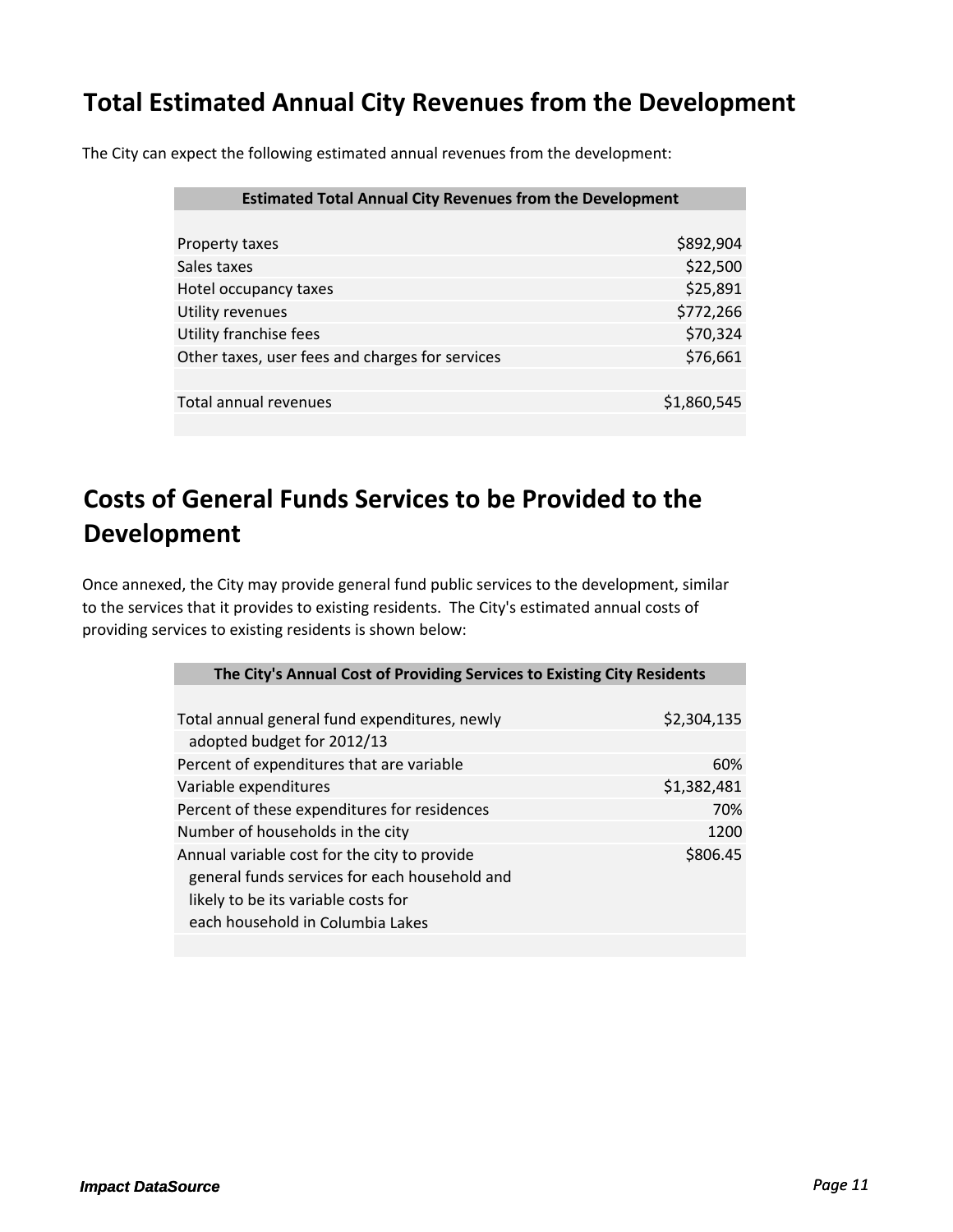If this is the case, the City may incur the following additional cost:

| The City's Annual Cost of Providing Services to the Development<br>to be Collected from the Development |           |
|---------------------------------------------------------------------------------------------------------|-----------|
| Estimated cost of general fund services to each household                                               | \$806.45  |
| in the development                                                                                      |           |
| Number of households                                                                                    | 588       |
| Estimated annual cost of providing general fund services<br>to the development                          | \$474,191 |

#### **Costs of Utility Services to be Provided to the Development**

The City's estimated cost of provided utility services to its existing customers is an estimated 96% of utility billings. If this same cost is incurred as it provides utility services to the development, the City's estimated annual cost of provided utility services to the development will be as follows:

| <b>Annual City Utility Costs for the Development</b>    |           |
|---------------------------------------------------------|-----------|
|                                                         |           |
| Estimated annual City utility revenues, discussed above | \$772,266 |
| Estimated costs, as a percent of utility billings       | 96%       |
| Estimated City utility costs for the development        | \$741,375 |

## **Debt Service Costs on Bonds that Funded Utility Infrastructure**

According to Varner Creek Utility District's annual financial report for the year ending December 31, 2011, \$9,810,000 in bonds issued by the district for utility infrastructure were outstanding and the bonds fully mature on December 31, 2029. The annual debt service cost is \$895,381.

If the City annexes the development, it will likely assume this debt and make these debt service payments.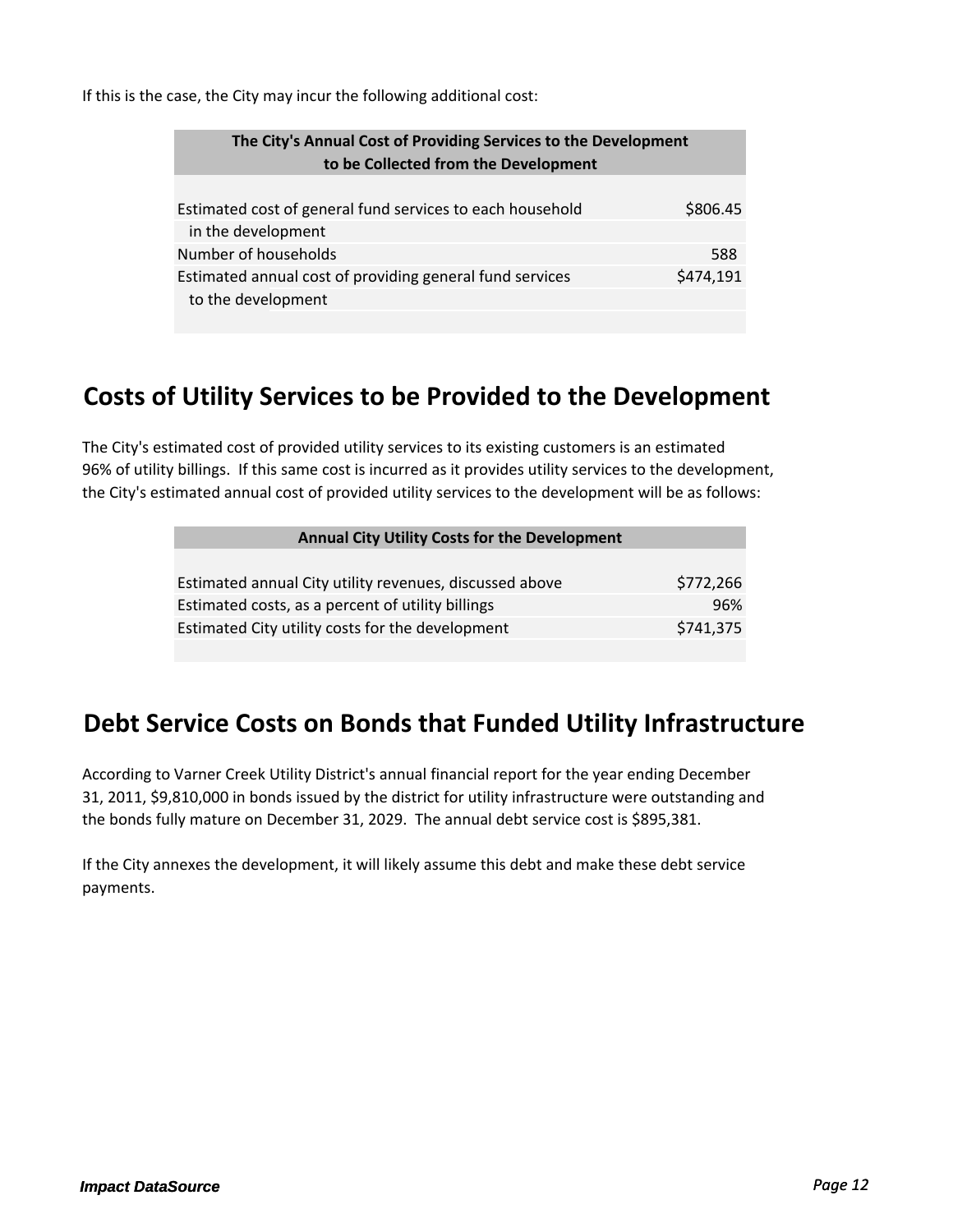# **Total Estimated Annual City Costs from the Development**

The City can expect the following estimated annual costs from the development:

| \$474,191   |
|-------------|
| \$741,375   |
| \$895,381   |
|             |
| \$2,110,947 |
|             |

# **Summary of the City's Estimated Annual Revenues and Costs of Annexing Columbia Lakes**

If the City annexes Columbia Lakes and provides all public services and assumes debt of Varner Creak Utility District, the City's annual costs will exceed revenues that it receives from the development, as shown below:

| <b>City's Excess Annual Costs After Annexing the</b><br>the Development |              |  |
|-------------------------------------------------------------------------|--------------|--|
| City revenues                                                           | \$1,860,545  |  |
| City costs                                                              | \$2,110,947  |  |
| Excess city costs                                                       | ( \$250,402) |  |
|                                                                         |              |  |

# **Conduct of the Analysis**

This analysis was conducted by Impact DataSource using data and information supplied by the City of West Columbia and the result of other Impact DataSource research. In addition, Impact DataSource used some estimates and assumptions.

Using this data, Impact DataSource calculated the annual revenues and costs and resulting excess costs that the City may incur each year if it annexes Columbia Lakes.

Impact DataSource is a nineteen‐year‐old Austin economic consulting, research and analysis firm. The firm has conducted economic impact analyses of numerous projects in Texas and 25 other states. In addition, the firm has developed economic impact analysis computer programs for several clients, including the Economic Development Alliance for Brazoria County.